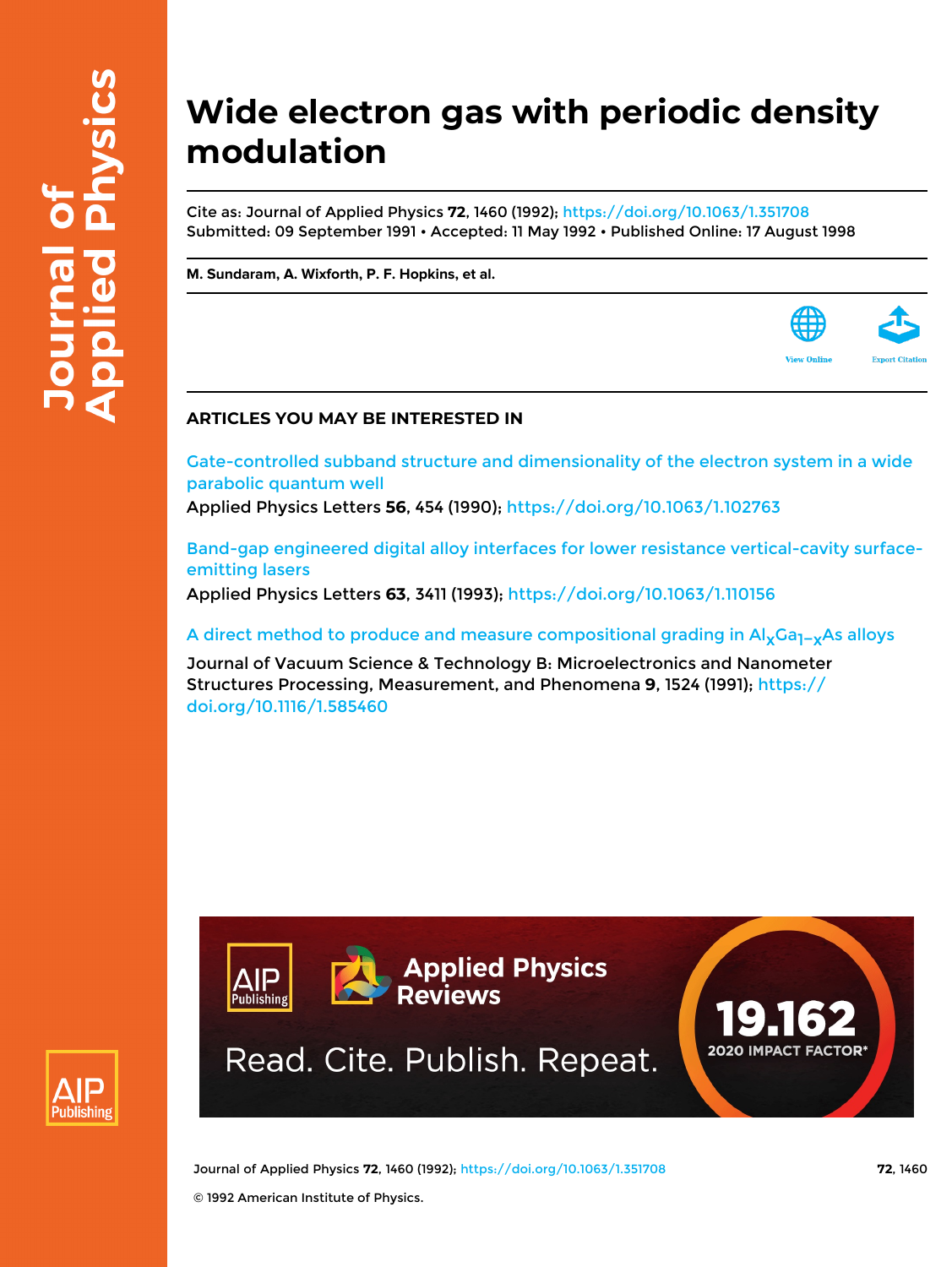# Wide electron gas with periodic density modulation

M. Sundaram, A. Wixforth,<sup>a)</sup> P. F. Hopkins, and A. C. Gossard Department of Electrical and Computer Engineering, and Materials Department, University of California, Santa Barbara, California 93106

(Received 9 September 1991; accepted for publication 11 May 1992)

We report the growth and characterization of a high-quality wide ( $\sim$ 2000 Å) three-dimensional electron gas (3DEG) with periodic density modulation (period  $\sim$  200 Å) in a modulation-doped wide parabolic potential well with a superimposed superlattice. Computer-controlled molecular beam epitaxy is used to synthesize the potential well as a graded  $\text{Al}_x\text{Ga}_{1-x}$ As digital alloy. The density-modulated 3DEG is compared to a uniform 3DEG of the same average density and width in a parabolic well without the superlattice. The Al mole fraction profiles for the two samples are measured in calibration runs immediately prior to actual growths. The density-modulated 3DEG has a low-temperature in-plane mobility in excess of  $10<sup>5</sup>$ cm<sup>2</sup>/V s, compared to  $\sim 2 \times 10^5$  cm<sup>2</sup>/V s for the uniform 3DEG. Capacitance-voltage measurements directly reveal the modulation of the density of the electron gas in the parabolic well with superimposed superlattice, and the absence of any density modulation for the gas in the bare parabolic well.

## I. INTRODUCTION

Applying a periodic potential to an electron gas gives rise to novel electrical properties arising from the creation of a superlattice (SL) band structure in the SL'direction.' Periodic modulation of the density of an electron gas offers a system for the systematic study of collective excitations and interactions between electrons in different periods as the strength of the modulation is turned up from zero to a value high enough to break the continuous gas into unconnected layers of two-dimensional electron gases (2DEGs). Interactions between two 2DEGs in neighboring quantum wells separated by a thin barrier have recently been investigated.<sup>2,3</sup> An externally tunable periodic potential is usually applied in the plane of a 2DEG by lithographically or holographically patterning a periodic one-dimensional or two-dimensional array of connected metal gates on the sample surface.<sup>4</sup> Feature sizes in  $e$ -beam lithography and holography are currently limited to dimensions of several hundred A, with the level of uncertainty and nonuniformity being of the same order of magnitude. Also, inasmuch as the patterned surface gate is spatially removed from the 2DEG by at least a few hundred A, the induced lateral periodic potential is smoothed on the same length scale as this spatial separation.4 The amplitude of this potential is therefore smaller than when the periodic potential is directly immersed in the electron gas itself. Smaller periods  $({\sim}100 \text{ Å})$  can be obtained by incorporating a lateral superlattice (LSL) in or near a 2DEG at a GaAs/AlGaAs single interface grown on a vicinal GaAs surface.<sup>5</sup> The resulting periodic potential has manifested itself in anisotropic electron transport of the 2DEG parallel and perpendicular to the LSL, $^{5}$  but terrace-width nonuniformity and intermixing between the GaAs and AlGaAs components of the  $LSL<sup>6</sup>$  remain serious blocks to applying potentials of uniform period and large amplitude. Recently, cleaved edge overgrowth (CEO) has been used to realize a periodic potential (with small and uniform period) on a 2DEG, grown on the cleaved edge of an in-plane SL, and grown by conventional molecular beam epitaxy (MBE).' With a low-temperature mobility of  $\sim 4 \times 10^4$  cm<sup>2</sup>/V s, this, like other CEO structures, offers exciting possibilities for the study of novel electronic properties arising from additional confinement and/or applied periodic potentials with length scales determined by MBE to atomic precision, but processing on 150  $\mu$ m cleaved edges is nontrivial at this time. Direct immersion of a periodic potential in an electron gas has also been attempted in a SL with barriers that are selectively doped and thin enough that the electron states are extended in the growth direction [Fig. 1(a)].<sup>8</sup> But the scattering of electrons by the ionized donors in the barriers reduces the low-temperature in-plane mobility drastically.

Immersing the SL in a thick electron gas of high mobility produced by some other means than doping the SL barriers themselves suggests itself as a means of getting a high-mobility electron gas with a strong periodic potential. Such thick ( $\sim$ 2000 Å) three-dimensional electron gases (3DEGs) have been produced in modulation-doped wide parabolic potential wells, in which the the 3D density is controlled by the curvature of the parabola. $^{9,10}$  A SL added to the parabolic well, as schematically illustrated in Fig. 1 (b), is expected to modulate the density of the uniform 3DEG produced by the slowly varying parabolic potential.

A self-consistent solution of the Poisson-Schrödinger equation for this structure confirms this scenario [Fig.  $2(a)$ ]. The solution for a 2000-Å-wide parabolic well is shown for comparison [Fig. 2(b)], and is seen to produce a wide electron gas in the well fairly uniform at the curvature density  $N_Q \sim 2.6 \times 10^{16}$  cm<sup>-3</sup>. With the addition of a SL, the electron density is modulated by as much as 50%. However, the energy spectrum for a single electron in the bare parabolic well is only slightly perturbed, for the SL period shown.

<sup>&</sup>lt;sup>a)</sup>Present address: Universität München, Sektion Physik, Geschw.-Scholl-Platz 1, D-8000 Miinchen 22, Germany.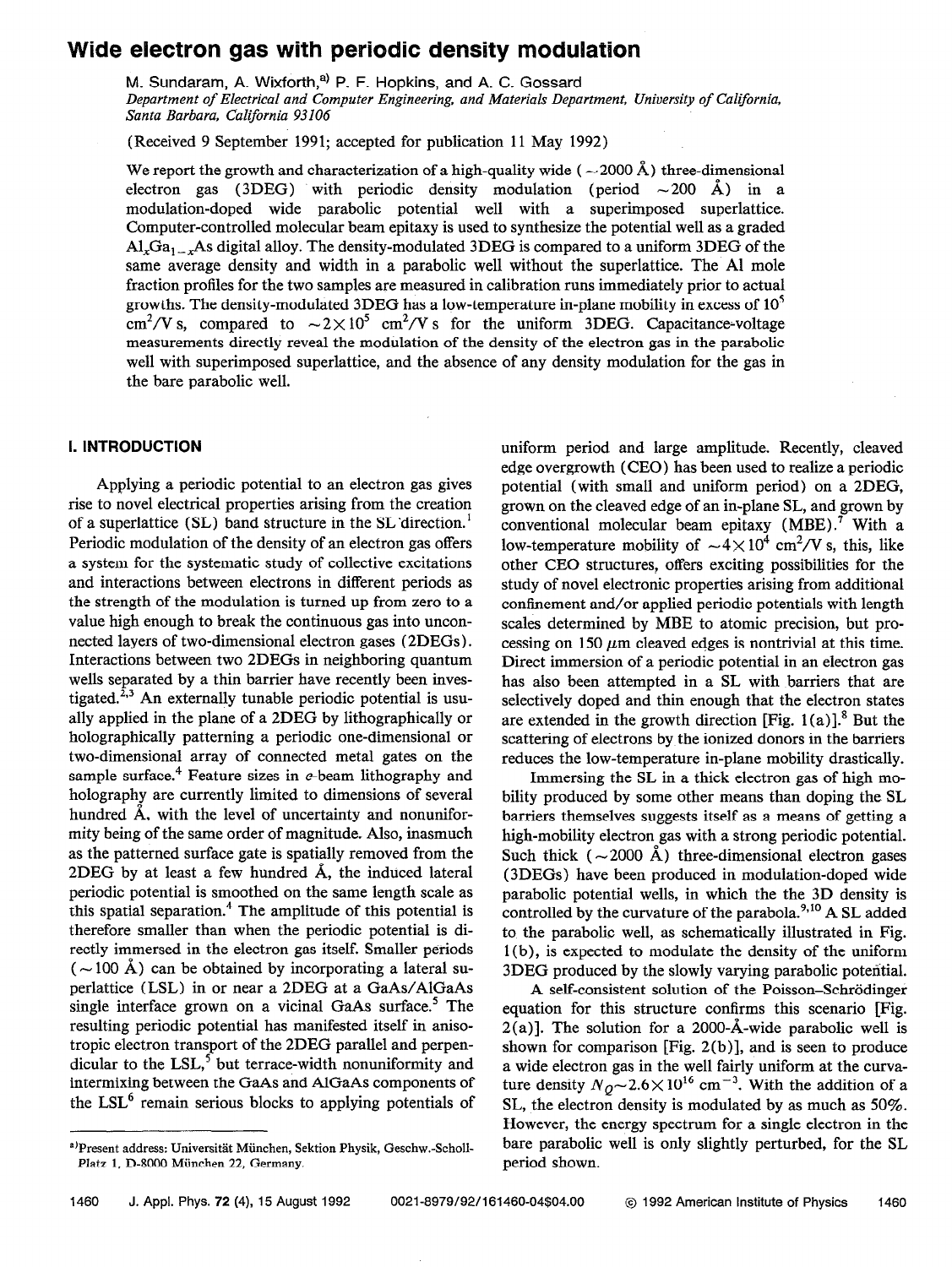

FIG. 1. (a) Modulation-doped superlattice (SL) with thin doped barriers used to produce an extended electron gas with periodic potential. (b) SL superimposed on a modulation-doped wide parabolic well to produce the same density modulation as in (a) on a wide electron gas of uniform density determined by the curvature of the parabola.

Such structures have been grown and their lowtemperature transport properties measured,  $11,12$  and some of their electrical and optical properties calculated.<sup>13</sup> These transport measurements yield the energy spectrum, but afford only an indirect measure of the electron-density modulation. A more direct signature of this effect is needed. Such a measurement is presented below, along with other characterizations of the sample that highlight features of this design technique.



FIG. 2. Self-consistent potential and electron distribution for a wide parabolic well with SL (top) and without (bottom), showing the densitymodulating effect of the SL.  $N_Q$ =2.61 × 10<sup>16</sup> cm<sup>-3</sup> is the curvature of the parabola. While the uniform electron distribution (bottom) is strongly modified (top) by the SL, the energy eigenvalues are not substantially changed for the SL period shown. The Fermi energy  $E_F$  is the zero reference energy on the potential energy scale.

#### II. EXPERIMENTS AND DISCUSSiON

Two samples, similar to the ones for which calculations were presented in Fig. 2, were grown by solid-source MBE: PB3 1, a modulation-doped 2000-A-wide parabolic well, and PB32, a modulation-doped 2000-A-wide parabolic well with a SL of 200 A period superimposed. The two samples were identical in every respect, save for the density-modulating SL in PB32, and were grown one after the other to minimize system variations. The potential wells were realized as graded  $AI_xGa_{1-x}As$  digital alloys,<sup>14</sup> i.e., by controlled pulsing of the Al beam in the presence of constant Ga and As beams incident on a semi-insulating GaAs substrate, which was held at 580 "C. The digital alloy is therefore itself composed of a fine SL, whose period was selected to be 20 Å, a value small enough for an electron to see a local average Al mole fraction  $x$ . The complete layer sequence for both samples is: 5000 A GaAs buffer/2000 Å  $Al_{0,3}Ga_{0,7}As$  buffer/40 Å  $Al_{0,3}Ga_{0,7}As$  Si doped at  $1.1 \times 10^{18}$  cm<sup>-3</sup>/200 Å Al<sub>0.3</sub>Ga<sub>0.7</sub>As spacer/ graded potential well/200 Å  $Al_{0.3}Ga_{0.7}As$  spacer/40 Å  $\text{Al}_{0,3}\text{Ga}_{0,7}\text{As}$  Si doped at  $1.1 \times 10^{18}$  cm<sup>-3</sup>/170 Å Al<sub>0.3</sub>Ga<sub>0.7</sub>As Si doped at  $5 \times 10^{17}$  cm<sup>-3</sup>/2000 Å A $\int_{0.3}Ga_{0.7}As$  cap/100 Å GaAs cap. The Al<sub>x</sub>Ga<sub>1-x</sub>As in the 2000-Å-wide parabolic wells of PB31 and PB32 was varied quadratically from GaAs at the well center to  $Al_{0.2}Ga_{0.8}As$ at the well edges, jumping abruptly to the barrier  $\text{Al}_{0,3}\text{Ga}_{0,7}\text{As}$  there. The bigger SL in the parabolic well of PB32 has a period of 200 A, composed of a 160-A-wide well and a 40-Å-wide barrier, with  $\Delta x_{\text{Al}}$  between the well and barrier being 0.1. All widths of the big SL are integer multiples of the finer digital-alloy SL period of 20 A.

The variation of Al mole fraction versus depth in the graded potential wells was measured in a calibration run immediately prior to actual sample growth. The variation of the collector current of an ion gauge used in place of the substrate was monitored as a function of time as the Al beam was pulsed with the same controlled sequence as for the subsequent actual growth.<sup>15</sup> The Al mole fraction profiles for both samples (Fig. 3) show fairly small deviations from the design profiles and testify to the level of control achievable in digital alloys to obtain these complex potentials.

Cloverleaf pattern Van der Pauw mesas were etched on both samples, and indium was alloyed to the ohmiccontact pads. Hall measurements were performed in a cold-finger cryostat from 300 to 10 K, and in liquid He (4.2 K). The variation of the in-plane mobility ( $\mu$ ) and electron sheet density  $(N<sub>s</sub>)$  with temperature is shown for both samples in Fig. 4. The reduced ionized-impurity scattering at low temperatures resulting from the spatial separation of the electrons in the well from the donors in the barriers surrounding the parabolic well results in  $\mu$  (4.2 K) as high as  $1.8 \times 10^5$  cm<sup>2</sup>/V s at  $N_s(4.2 \text{ K}) = 2.5 \times 10^{11}$ cm<sup>-2</sup> for the bare parabolic well, and  $\mu$ (4.2 K) = 1.1 × 10<sup>5</sup> cm<sup>2</sup>/V s at  $N_1(4.2 \text{ K}) = 2.0 \times 10^{11} \text{ cm}^{-2}$  for the parabolic well with superimposed SL. The low-temperature mobility for the density-modulated 3DEG is an order of magnitude higher than was obtained in a modulation-doped SL of the type shown in Fig.  $1(a)$ .<sup>8</sup> Since the samples were grown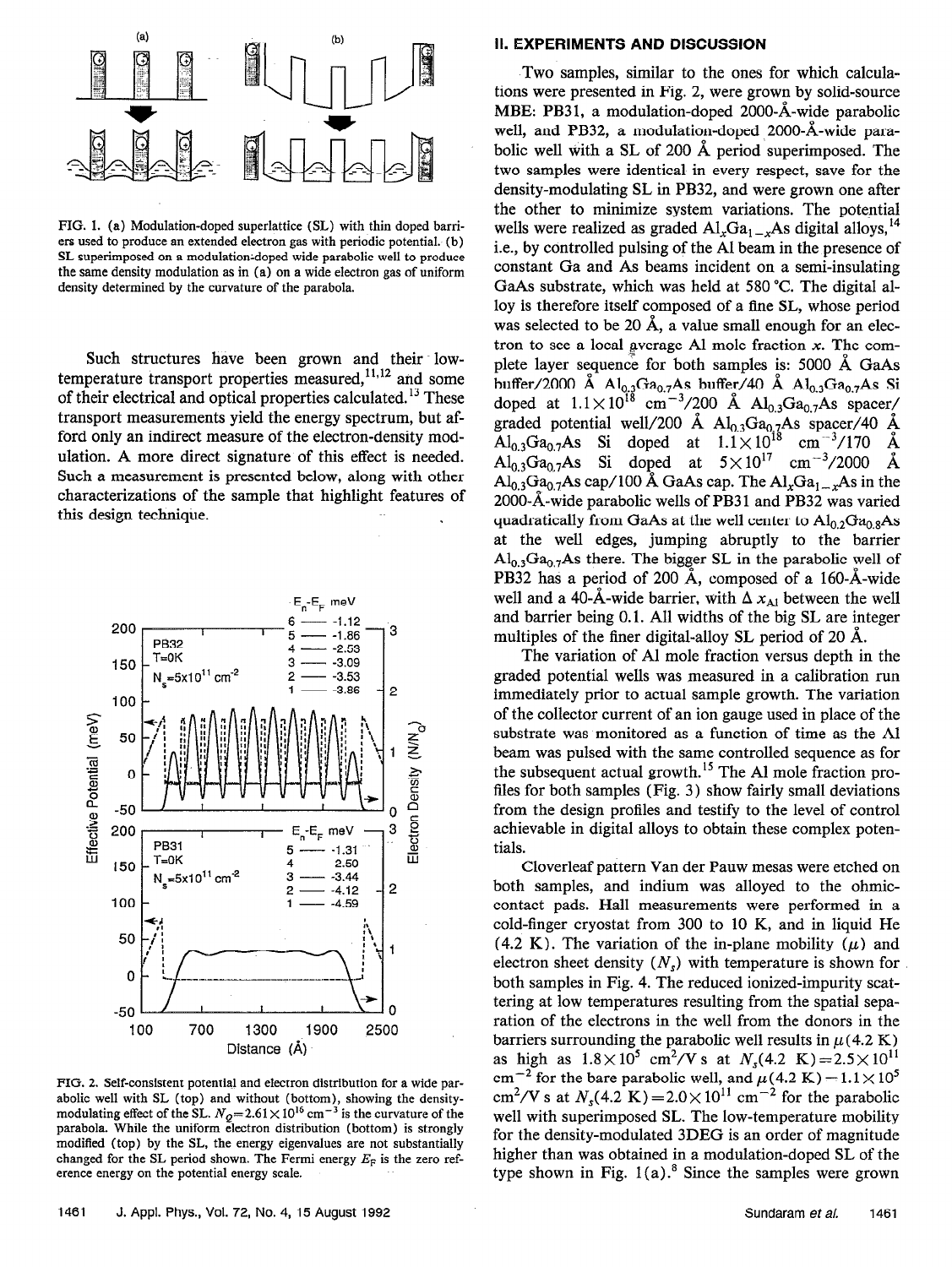

FIG. 3. Ion-gauge measured Al mole fraction profiles for wide parabolic well with SL (top) and without (bottom), for a MBE-grown digital AlGaAs alloy composed of a fine SL of 20  $\AA$  period. The slight tilt of the walls of the SL (top) is due to the 20 Å resolution of the measurement, and not an intrinsic limitation.



FIG. 4. Mobility vs temperature for both samples, showing the benefits of modulation doping at low temperature. Inset shows mobility of both samples decreasing with increasing electron sheet density at  $T=10$  K.

one right after the other, and the densities  $N<sub>s</sub>(4.2 K)$  are comparable, the difference in  $\mu$ (4.2 K) must be attributed at least partly to the greater Al content in PB32 with its attendant enhanced alloy-disorder scattering.  $\mu_{\text{alloy-disorder}}$ being inversely proportional to  $f(x(1-x)dz)^{16}$  the higher  $x_{\text{avg}}$  of 0.037 for PB32 over the extent of the electron gas, when compared to 0.017 for PB31 over the same extent, implies a reduction in mobility by a factor of  $\sim$  1.7 on addition of the SL to the bare parabolic well just from this effect. The roughness of the walls of the 160-A-wide wells in the SL is an important issue.<sup>17</sup> For a single quantum well of this width and infinite potential depth, the interfaceroughness scattering limited mobility is in excess of  $10^6$  $\text{cm}^2$ /V s.<sup>17</sup> The coupling between the SL wells through the 40-A-wide barriers should increase this estimate even further, and suggests that for this structure, interface roughness is pot a critical issue. The mobility for both samples decreases with increasing electron sheet density (inset in Fig. 4) at a fixed temperature  $T=10$  K, probably a result of the spread of the electron distribution from the center into regions of more Al mole fraction at the well edges with the attendant enhanced alloy-disorder scattering there.

Ti/Au (200  $\AA$ /2000  $\AA$ ) was then evaporated on the mesas and the small-signal capacitance versus voltage (C  $V$ ) measured between the surface gate and the electron gas in the graded well, for both samples, using standard lock-in techniques. The results were found to be independent of ac-voltage frequency, dc-voltage-bias sweep rate, and sweep direction. C-V profiles  $(T=4.2 \text{ K})$  for both samples are shown in the inset in Fig. 5. Two features are apparent in these profiles. First, the capacitance falls off, with more negative gate bias, from zero bias to threshold (where all the electrons are depleted from the well), for both samples. This decrease is mainly attributed to the increased spacing between the two plates of the parallel-plate capacitor formed by the surface metal gate and the electron gas in the well, respectively, as the leading edge of the gas is pushed deeper toward the substrate with more negative voltage bias at the gate.<sup>18</sup> Furthermore, whereas the capacitance falls off smoothly with voltage for the bare parabolic well (PB31), the  $C-V$  profile for the parabolic well with SL (PB32) displays ripples superimposed on the decrease. These ripples are associated with the sweeping of the leading edge of the electron gas through successive periods of the SL with more negative bias. In both cases, there is concurrent depopulation of the subbands occupied by the electron gas, but the ripples expected in the  $C-V$  traces from this effect are calculated to be small,  $19$  a fact that is experimentally underscored by the relative absence of ripples in the  $C-V$  trace for the parabolic well. From the  $C-V$ measurement, one can extract an apparent electron distribution versus depth using  $N(z) = 2/q\epsilon_u[d(1/C^2)/dV]^{-1}$  as the apparent electron density at the apparent depth  $z = \epsilon_u/$ C, where C is the capacitance per unit area between surface gate and electron gas at voltage bias V, and  $\epsilon_n$  is the uniform permittivity assumed.<sup>20</sup> Using  $\epsilon_{u}=12.2$  (of the  $\text{Al}_{0,3}\text{Ga}_{0,7}\text{As cap}$ ; we arrive at the apparent electron profiles shown in Fig. 5 for both samples. A modulation of the apparent electron density is readily seen for the electron